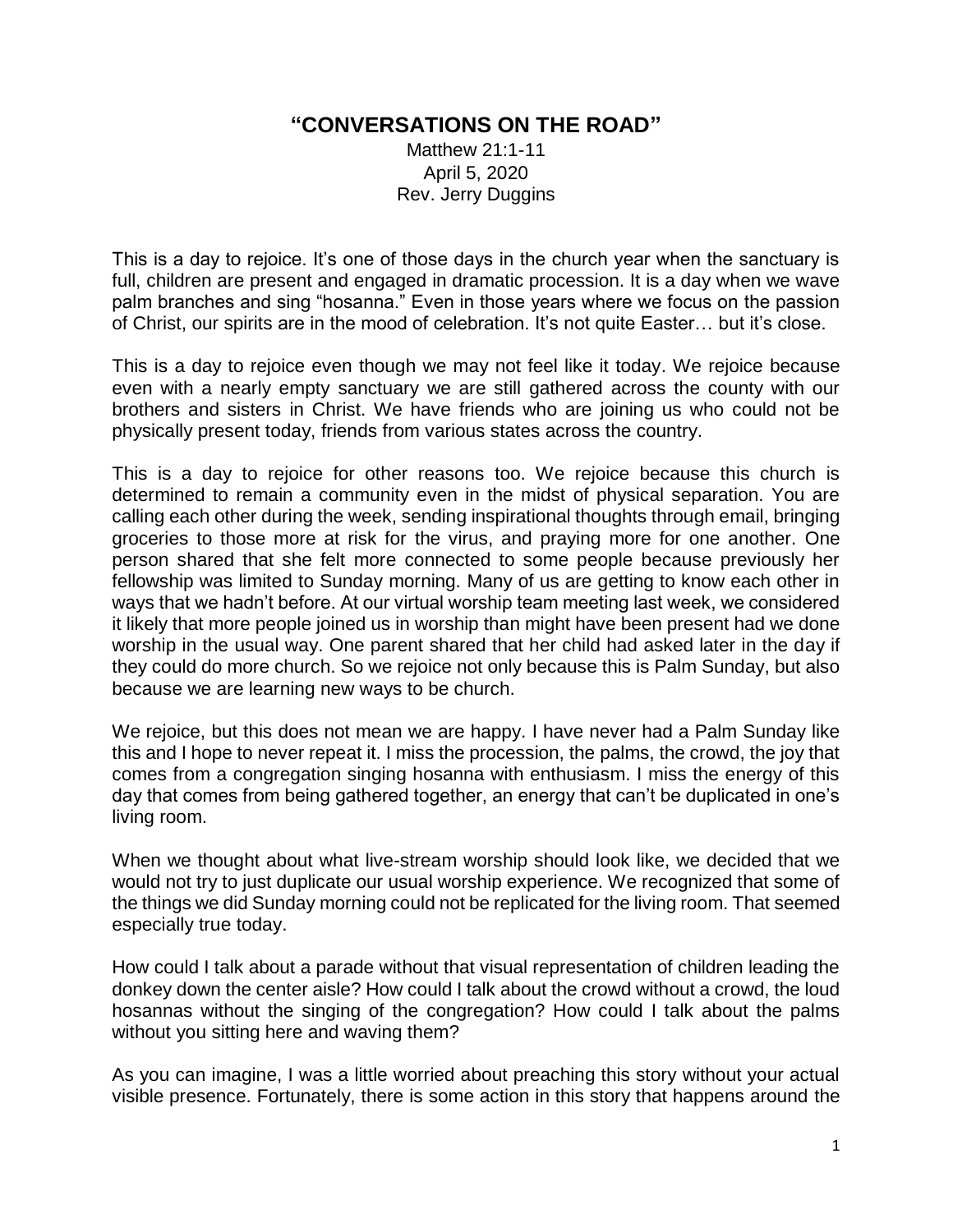edges. There is a one-sided conversation that occurs at the beginning and a group conversation at the end. Both of these speak to sacred moments in our faith. The first invites us to participate in the work that God is doing. The second encourages us to practice, in the words of St. Augustine, "a faith seeking understanding."

The passage opens with Jesus giving some instructions to a few of his disciples. "Go to a certain place where you'll find a donkey and a colt and bring them to me. If anyone questions you tell them that the Lord has need of them." We can probably safely assume that Jesus has already arranged something with the owner. We imagine the scene to take place to be completely spontaneous, but it is in fact staged. Matthew tells us that Jesus does this in order to fulfill a certain prophesy about the Messiah riding into Jerusalem in humble but celebratory fashion.

Now "staged" does not mean fake. This is not just a show. Jesus really is the Messiah and his presence means that a new order is coming. His teaching is a threat to the current religious order. He will chase out the moneychangers. He will criticize the leadership. He will change the traditional Passover meal. He will be perceived as a threat to the Romans who will place him on a cross.

Jesus will do all the heavy lifting in the week ahead, but his followers are invited to participate. Some will fetch the transportation. Others will shout hosanna. Still others will lay their coats and palm branches before him. The enthusiastic crowds are not just ignorant well-wishers swept away in the excitement of the moment. They are followers, many of whom have been traveling with Jesus on the way to Jerusalem. They are likely not the same crowd who call for his death by week's end. More likely they have gone into hiding when the movement begins to waver.

In our enthusiasm, we miss that while one group is shouting "hosanna," another group is in turmoil. The city itself is disturbed by the parade. Instead of thinking of these followers as "fickle," we should be more generous. Jill Duffield in last week's Presbyterian Outlook email wrote this about them:

"In all of their complicated humanity, they did the best they could in that moment and so, too, do we. Jesus makes his way to Jerusalem and the cross knowing all too well our shortcomings and failures….

He enters fully into the city knowing what's to come. He enters fully into our lives, knowing our doubts, failings, denials, betrayals, misunderstandings and disappointments. He comes humbly toward us, accepting whatever we offer, a palm branch or tattered coat, exuberant praise or mumbled hope, knowing that soon he will go to the cross for our sake."

We are invited to participate in this very real drama. Just as each follower was given a role welcoming Jesus to Jerusalem, so we too are called to welcome Jesus into the turmoil of our world. Our sacred conversation begins the same way: listening for instructions from Jesus. It has been a joy to see you respond to the call of Jesus in these challenging times not with fear but with compassion.